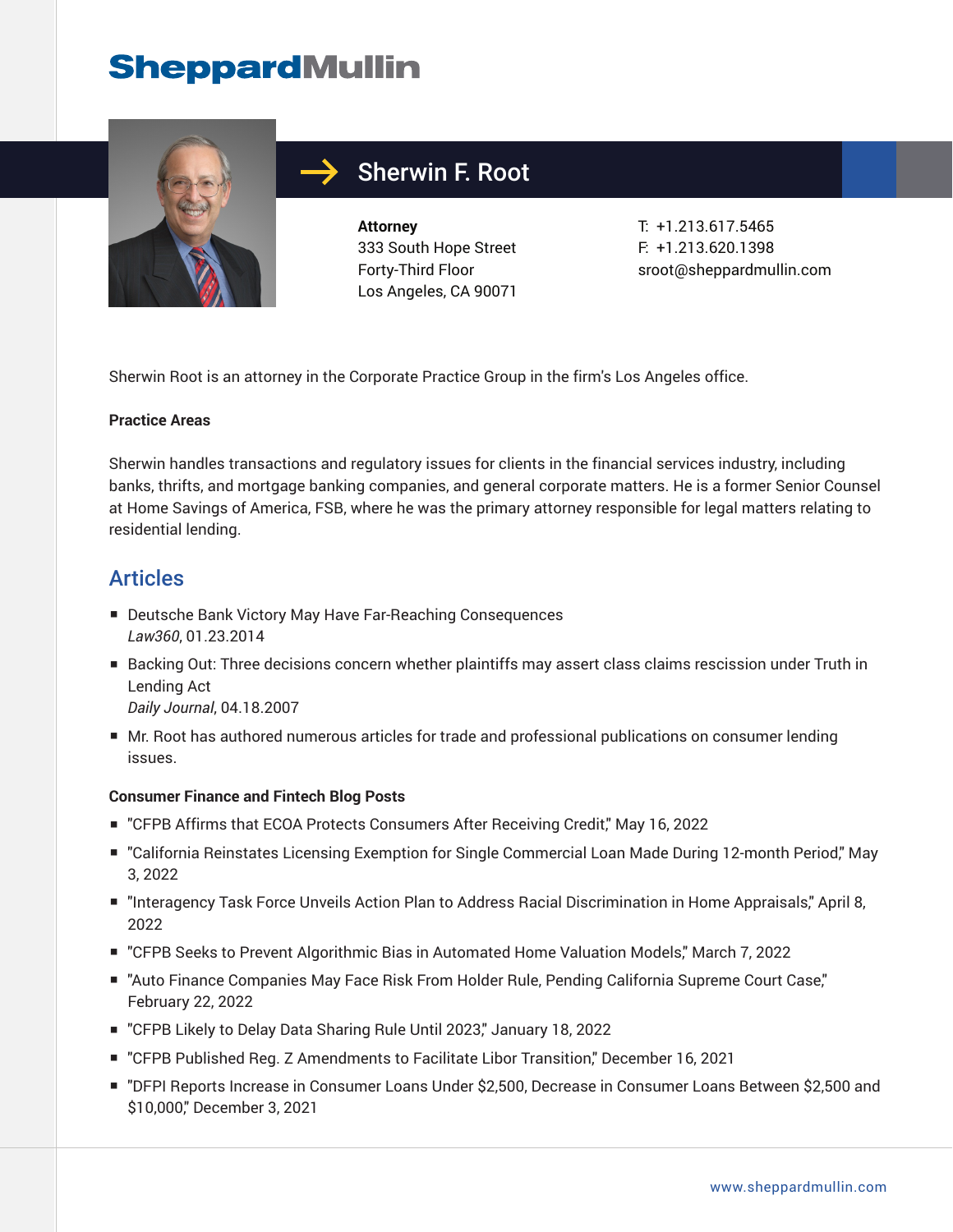- "CFPB Director Chopra Appears at First House Hearing Since Approval as Director," November 1, 2021
- "Chopra Confirmed as CFPB Director," October 1, 2021
- "Are Income Share Agreements Loans? The CFPB Says Yes," September 10, 2021
- "Banking Agencies Release Due Diligence Guidance on Community Bank-FinTech Relationships," August 31, 2021
- "CFPB Reaches Correct Resolution On Juneteenth Disclosure Issues," August 9, 2021

#### **Finance & Bankruptcy Law Blog Posts**

- "Supreme Court Rules That Director Of Federal Housing Finance Agency Is Removable At Will; Calabria Fired," June 24, 2021
- "Immediate Enactment Of Juneteenth As A Federal Holiday Will Have Significant Impact On Mortgage Lenders And Other Consumer Lenders," June 18, 2021
- "California Legislature Passes Mini-CFPB Bill; If You Liked The Department Of Business Oversight, Get Ready For The Department Of Financial Protection And Innovation," September 15, 2020
- "CFPB Issues Proposed Amendment to Regulation Z and Guidance to Deal with LIBOR Transition," June 10, 2020
- "California's DBO Updates its COVID-19 Guidance for Financial Institutions," March 30, 2020
- "Update for Mortgage Lender Operations in California," March 23, 2020

#### **Financial Institutions Law Blog Posts**

- "Most Recent CFPB Supervisory Highlights Feature FCRA, LO Compensation and Debt Collection Issues," August 26, 2016
- "Notice to Mortgage Lenders Your Mortgage Interest Statements Must be Revised Starting in Tax Year 2016," June 15, 2016
- "Google To Ban Payday Loan Advertisements," May 13, 2016
- "CFPB Issues Letter on TRID Enforcement and Liability," January 11, 2016
- "CFPB Publishes Bulletin on Respa Compliance and Marketing Services Agreements," October 8, 2015
- "CFPB Has Authority to Bring Actions Against a Non-Depository Institution's Related Persons; Are Payday Lenders Next?" June 20, 2014
- "Does A Consumer's Exercise of a Rescission Right Mean that the Loan Is Automatically Rescinded? Perhaps Not, According to One Federal Court, If the Consumer Does Not Also File a Lawsuit for Rescission," May 20, 2014
- "Some QM Relief in Sight? CFPB Proposes Amendment to QM Rule Which Will Permit Creditors to Cure Inadvertent QM Violations Through Refunding Excess Points and Fees," May 2, 2014
- "The End Is In Sight? Deutsche Bank Claims Victory In Defense Of A Repurchase Claim Based Upon Statute Of Limitations," December 30, 2013
- "Commissioner of California Department of Business Oversight Issues Order on Designated Point of Contact for Delivery of Emails," December 20, 2013
- "Sixth Circuit Holds That Affiliated Business Arrangements Are Not Bound by HUD's Statement of Policy Regarding Sham AfBAs," December 20, 2013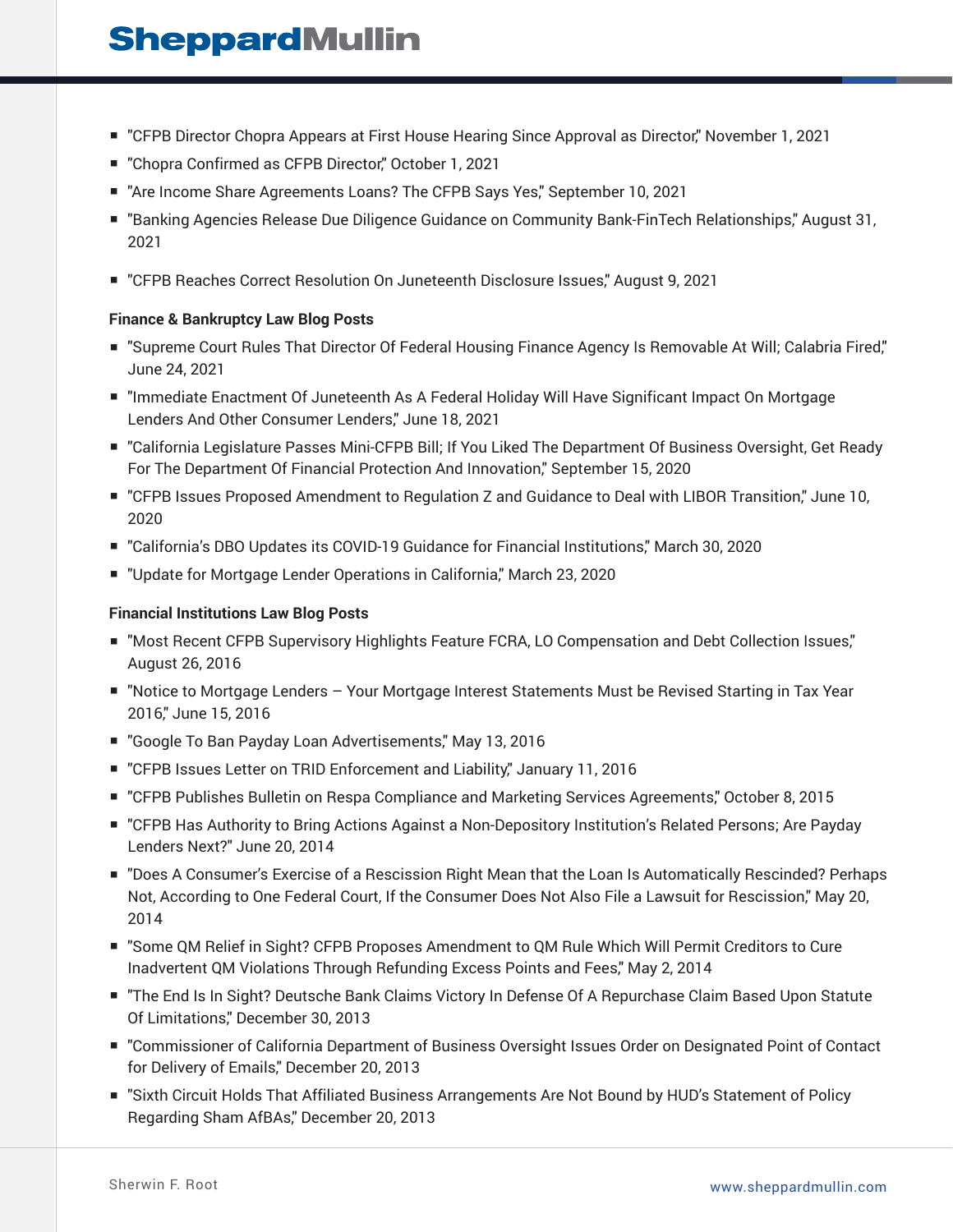- "OCC Issues New Risk Management Guidance For Third Party Relationships," November 12, 2013
- "Is Everybody A Debt Collector? CFPB Proposes New Rules That Could Subject Creditors That Collect On Their Own Debts To New Debt Collection Rules," November 12, 2013
- "California Department of Corporations States That Wholesale Account Executive Who Does Not Deal With Consumers Is Not A Mortgage Loan Originator," April 24, 2012
- "Brokers Thou Shalt Not Accept Payments From More Than One Source In Connection With a Mortgage Loan", February 18, 2011
- "New Los Angeles Ordinance Requires Banks And Lenders To Repair Vacant Residential Property", July 16, 2010
- "House Approves Legislation to Eliminate Duplicative Consumer Privacy Notices", April 21, 2010
- "Ninth Circuit Court of Appeals Joins Other Circuits And Holds That Overcharge Does Not Violate Section 8(b) of RESPA", March 11, 2010
- "FHA Proposes Higher Net Worth Requirement For Lenders In Effort To Strengthen Risk Management", March 8, 2010
- "More Bad News For Mortgage Lenders? PMI Companies Attempting To Rescind Insurance Policies", August 24, 2009
- "New Regulation Z Proposal Bans Yield Spread Premiums, Revamps Disclosure Reguirements", July 29, 2009
- "When Is A Loan Sale A Table-Funded Transaction Subject To RESPA? U.S. District Court In California Casts Doubt On Routine Transactions", July 21, 2009
- "Federal District Court In 11th Circuit Expands Scope Of RESPA Section 8(b)", July 15, 2009
- "Helping Families Save Their Homes Act of 2009 Imposes New and Uncertain Disclosure Requirements On Buyers and Assignees of Home Loans", May 29, 2009
- "House Financial Services Committee Votes to Suspend Use of New GFE and HUD-1", April 30, 2009
- "HUD Delays Effective Date Of Builder Incentive Ban", January 8, 2009
- "FDIC Changes Deposit Insurance Rules For Mortgage Loan Securitizations", October 13, 2008
- "HUD Audits Claim First Magnus Marketing And Volume-Based Incentive Arrangements Violated RESPA", August 26, 2008
- "New California Law Requires Additional Steps For Foreclosures", August 19, 2008
- "Federal Bank Agencies Publish Examples of Information to be Provided for Hybrid Mortgage Products", June 9, 2008
- "Federal Trade Commission and Federal Reserve Board Issue Proposed Rules on Risk-Based Pricing Notices", June 9, 2008
- "Courts Remain Split on Availability of Class Actions for Rescission Under Truth in Lending Act", March 5, 2007

### Speaking Engagements

Mr. Root has spoken before a number of industry groups, including the Western League of Savings Institutions, the National Home Equity Mortgage Association, the California Mortgage Bankers Association and the California Mortgage Association.